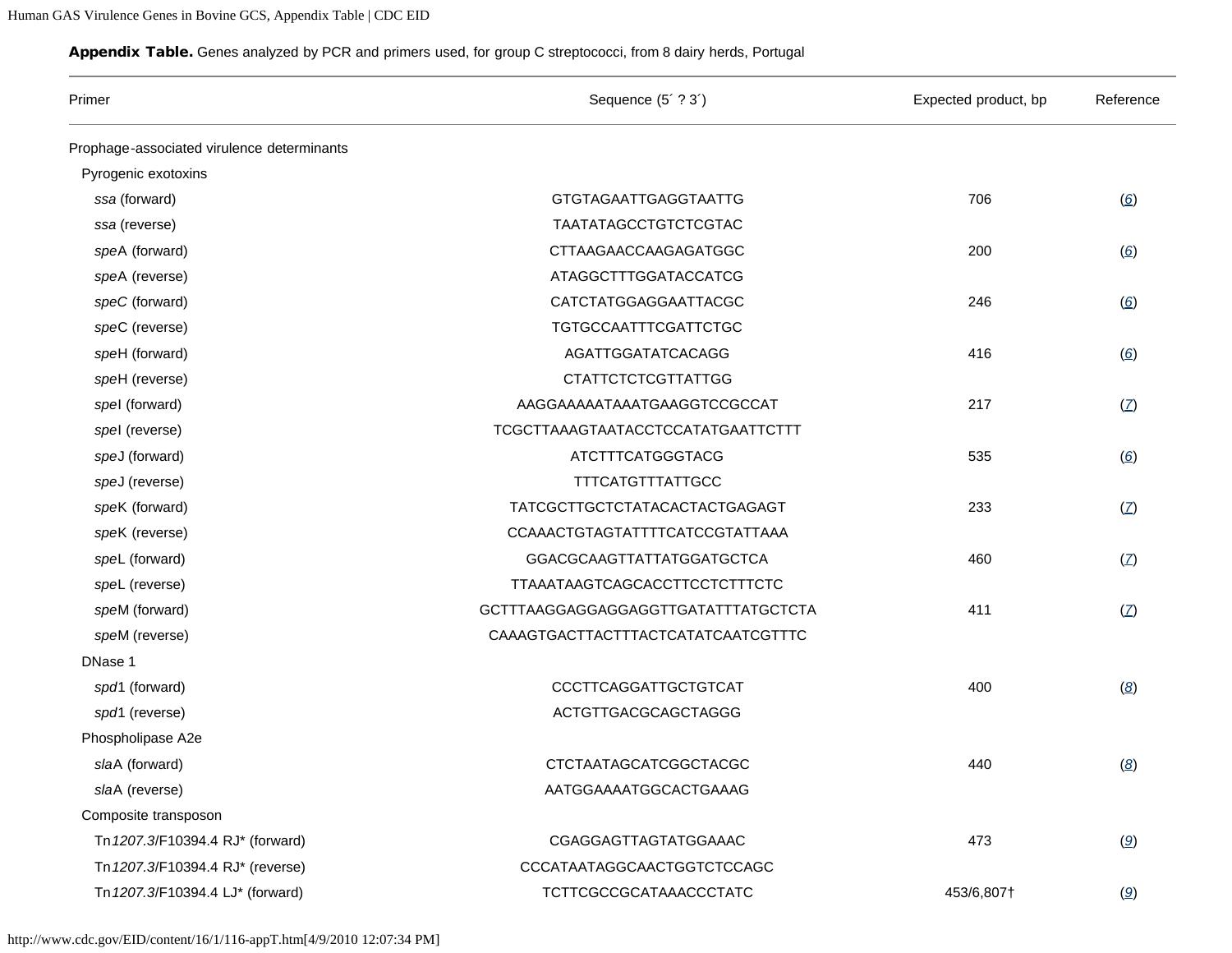Tn 1207.3/F10394.4 LJ\* (reverse) Antimicrobial drug resistance determinants

| Macrolide resistance                |                              |          |            |
|-------------------------------------|------------------------------|----------|------------|
| mef(A) (forward)                    | GACCAAAAGCCACAATTGTGGA       | 1,432    | (10)       |
| mef(A) (reverse)                    | <b>CCTCCTGTCTATAATCGCATG</b> |          |            |
| erm(A) [subclass erm(TR)] (forward) | CCCGAAAAATACGCAAAATTTCAT     | 590      | (10)       |
| erm(A) [subclass erm(TR)] (reverse) | CCCTGTTTACCCATTTATAAACG      |          |            |
| erm(B) (forward)                    | GGAGTGATACATGAACAAAAATA      | 531      | (10)       |
| erm(B) (reverse)                    | TTCCTTTTAGTAACGTGTAACTTT     |          |            |
| Tetracycline resistance             |                              |          |            |
| tet(M) (forward)                    | TGGAATTGATTTATCAACGG         | 1,080    | (10)       |
| tet(M) (reverse)                    | <b>TTCCAACCATACAATCCTTG</b>  |          |            |
| $tet(O)$ (forward)                  | AACTTAGGCATTCTGGCTCAC        | 515      | (11)       |
| $tet(O)$ (reverse)                  | <b>TCCCACTGTTCCATATCGTCA</b> |          |            |
| $tet(T)$ (forward)                  | AAGGTTTATTATATAAAAGTG        | 169      | (12)       |
| $tet(T)$ (reverse)                  | AGGTGTATCTATGATATTTAC        |          |            |
| tet(W) (forward)                    | GAGAGCCTGCTATATGCCAGC        | 168      | (12)       |
| tet(W) (reverse)                    | GGGCGTATCCACAATGTTAAC        |          |            |
| $tet(Q)$ (forward)                  | TTATACTTCCTCCGGCATCG         | 904      | (11)       |
| $tet(Q)$ (reverse)                  | ATCGGTTCGAGAATGTCCAC         |          |            |
| $tet(S)$ (forward)                  | GAAAGCTTACTATACAGTAGC        | 169      | (12)       |
| $tet(S)$ (reverse)                  | AGGAGTATCTACAATATTTAC        |          |            |
| $tet(L)$ (forward)                  | <b>TCGTTAGCGTGCTGTCATTC</b>  | 267      | (11)       |
| $tet(L)$ (reverse)                  | <b>GTATCCCACCAATGTAGCCG</b>  |          |            |
| $tet(K)$ (forward)                  | TCGATAGGAACAGCAGTA           | 169      | (11)       |
| $tet(K)$ (reverse)                  | CAGCAGATCCTACTCCTT           |          |            |
| Lincosamide resistance              |                              |          |            |
| $lin(B)$ (forward)                  | <b>CCTACCTATTGTTTGTGGAA</b>  | 925      | (13)       |
| $lin(B)$ (reverse)                  | <b>ATAACGTTACTCTCCTATTC</b>  |          |            |
| M protein                           |                              |          |            |
| emm (forward)                       | TATT(C/G)GCTTAGAAAATTAA      | Variable | $\ddagger$ |
| emm (reverse)                       | <b>GCAAGTTCTTCAGCTTGTTT</b>  |          |            |
|                                     |                              |          |            |

\*RJ, right junction; LJ, left junction.

†The expected ampicon size was 454 bp according to the reported organization of the Tn1207.3 element or 6,807 bp according to the reported sequence of F10394.4 (*[9](#page-0-0)*).